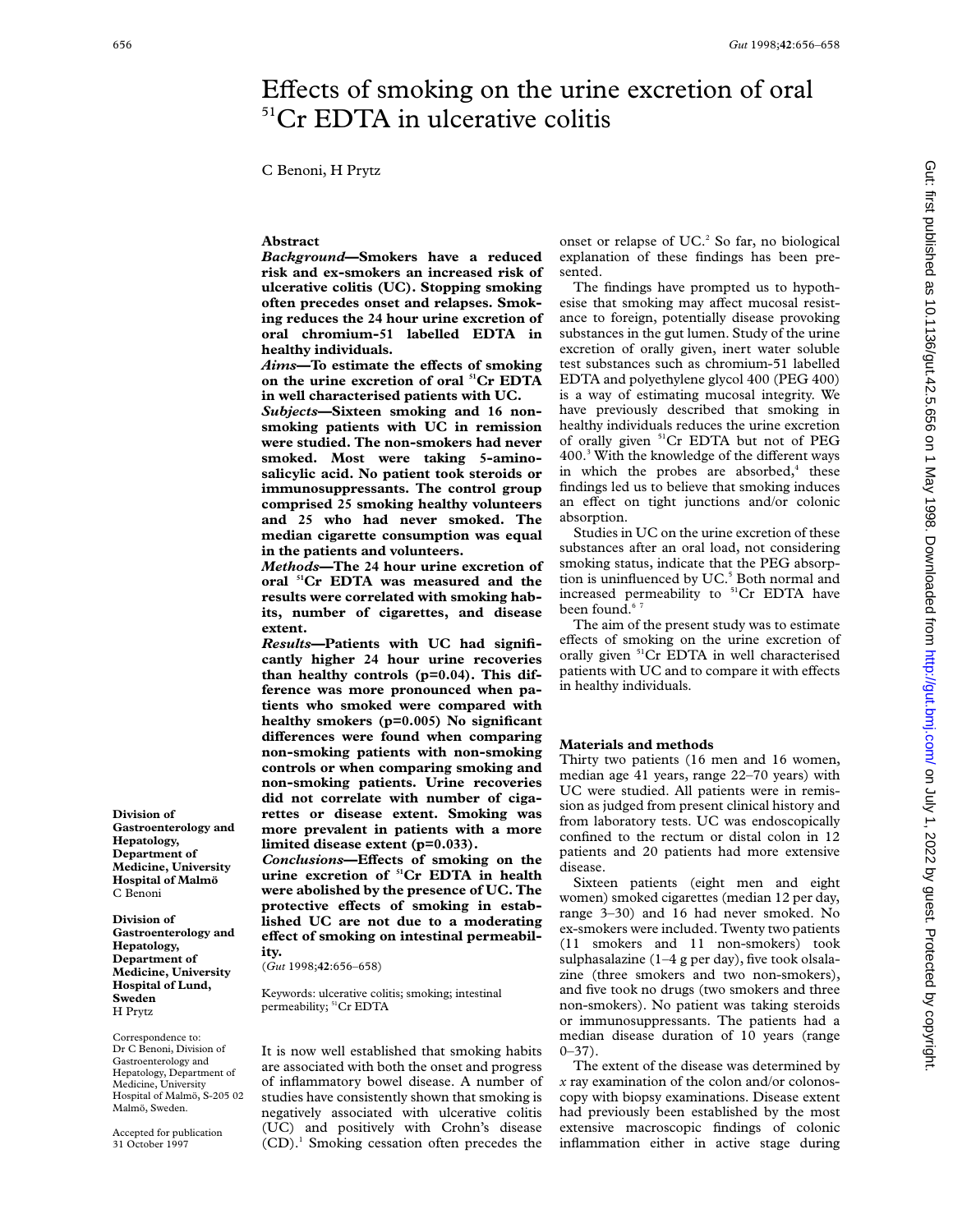*Table 1 Twenty four hour urine recovery of 51Cr EDTA as a percentage of oral dose in patients with ulcerative colitis and healthy controls*

|          |                  | ${}^{51}Cr$ EDTA |             |  |
|----------|------------------|------------------|-------------|--|
|          | $\boldsymbol{n}$ | Median $(\%)$    | Range       |  |
| Patients | 32               | 2.6              | $0.6 - 5.9$ |  |
| Controls | 50               | 2.0              | $0.8 - 5.8$ |  |

p=0.04, Wilcoxon's rank sum test.

*Table 2 Twenty four hour urine recovery of 51Cr EDTA as a percentage of oral dose in smoking patients with ulcerative colitis and healthy controls*

|                  |                  | ${}^{51}Cr$ -EDTA |             |
|------------------|------------------|-------------------|-------------|
|                  | $\boldsymbol{n}$ | Median $(\%)$     | Range       |
| Smoking patients | 16               | 2.7               | $0.9 - 4.6$ |
| Smoking controls | 25               | 1.6               | $0.8 - 4.2$ |

p=0.005, Wilcoxon's rank sum test.

medical treatment, during recovery, or in quiescent stage. The diagnosis was based on clinical history, morphological investigation, and biopsy examinations. No patient had signs of small bowel inflammation as judged by *x* ray examination of the small bowel.

The control group comprised 50 healthy volunteers (14 men and 36 women, median age 33 years, range 19–57 years). Twenty five subjects (seven men and 18 women) smoked cigarettes (median 12 per day, range 5–30) and 25 had never smoked. The findings have been described earlier.<sup>3</sup>

No subject ingested alcohol for four days before or during the study, or took nonsteroidal anti-inflammatory drugs. Patients and volunteers who smoked were encouraged to smoke as usual during the test. All subjects had normal renal function as judged by plasma urea. Haemoglobin concentration, white blood



*Figure 1 Twenty four hour urine excretion of 51Cr EDTA (percentage of oral dose) in healthy smokers, smoking patients with ulcerative colitis, healthy non-smokers, and non-smoking patients with ulcerative colitis.*

*Table 3 Serum immunoglobulin values in smoking and non-smoking patients with ulcerative colitis*

|           | Smokers $(n=16)$ | Non-smokers $(n=16)$ | $p$ Value* |
|-----------|------------------|----------------------|------------|
| Serum IgA | 2.0(0.6)         | 2.3(1.0)             | NS         |
| Serum IgG | 10.2(2.0)        | 12.2(2.5)            | 0.02       |
| Serum IgM | 1.0(0.6)         | 1.5(0.6)             | 0.03       |

Results are expressed as mean (SD). \*Student's *t* test.

cell count, liver function tests, serum orosomucoid, and serum IgA, IgG, and IgM concentrations were within the normal range.

<sup>51</sup>Cr EDTA intestinal permeability was measured by the method of Bjarnason and colleagues<sup>8</sup> as previously described.<sup>3</sup> Careful written and oral instructions were given to the patients by the staff.

Student's *t* test, Wilcoxon's rank sum test, Fisher's exact test, and Spearman's *r* were used for statistical analysis.

The study was approved by the local ethics committee of Lund University Hospital. All participants gave written informed consent.

#### **Results**

There were significantly more men among the patients than among the controls (50% versus 28%, p=0.04, Fisher's exact test). In addition, the patients were significantly older than the controls (41 years versus 33 years, p=0.0009, *t* test). However, no significant correlation was found between age and 24 hour urine recoveries of 51Cr EDTA (p=0.98, Spearman's *r*=0.003). The 24 hour urine recoveries of <sup>51</sup>Cr EDTA were not significantly different in men and women (p=0.133, Wilcoxon's rank sum test).

No significant differences in 24 hour urine recoveries of <sup>51</sup>Cr EDTA were found when comparing smoking (median 2.7, range 0.9– 4.6) and non-smoking (median 2.4, range 0.6– 5.9) patients with UC (p=0.46, Wilcoxon's rank sum test). Patients with UC had significantly higher 24 hour urine recoveries of  ${}^{51}Cr$ EDTA than healthy controls (p=0.04, Wilcoxon's rank sum test) (table 1). This difference was more pronounced when patients who smoked were compared with healthy smokers (p=0.005, Wilcoxon's rank sum test) (table 2). In contrast, no significant differences were found when comparing non-smoking patients (median 2.4, range 0.6–5.9) with non-smoking controls (median 2.1, range 1.1–5.8) (p=0.94, Wilcoxon's rank sum test). Figure 1 summarises these results.

In the smokers, no significant correlation was found between the number of cigarettes smoked per day and 24 hour urine recoveries of 51Cr EDTA (p=0.22, Spearman's *r*=−0.14). No differences were found when comparing  $51$ <sup>51</sup>Cr EDTA and disease extent in UC (p=0.48, Wilcoxon's rank sum test).

Smoking was more prevalent in patients with UC with limited disease. Nine of the 12 patients with proctosigmoiditis and seven of the 20 patients with more extensive disease were smokers (p=0.033, Fisher's exact test). The number of cigarettes smoked per day was not significantly different in patients with proctosigmoiditis and patients with more extensive disease.

There were no differences in laboratory test results in non-smoking patients and nonsmoking controls. Smoking patients with UC had significantly lower serum levels of IgG and IgM but not IgA compared with non-smoking patients (p=0.02 and 0.03 respectively, *t* test) (table 3). Smoking controls had significantly